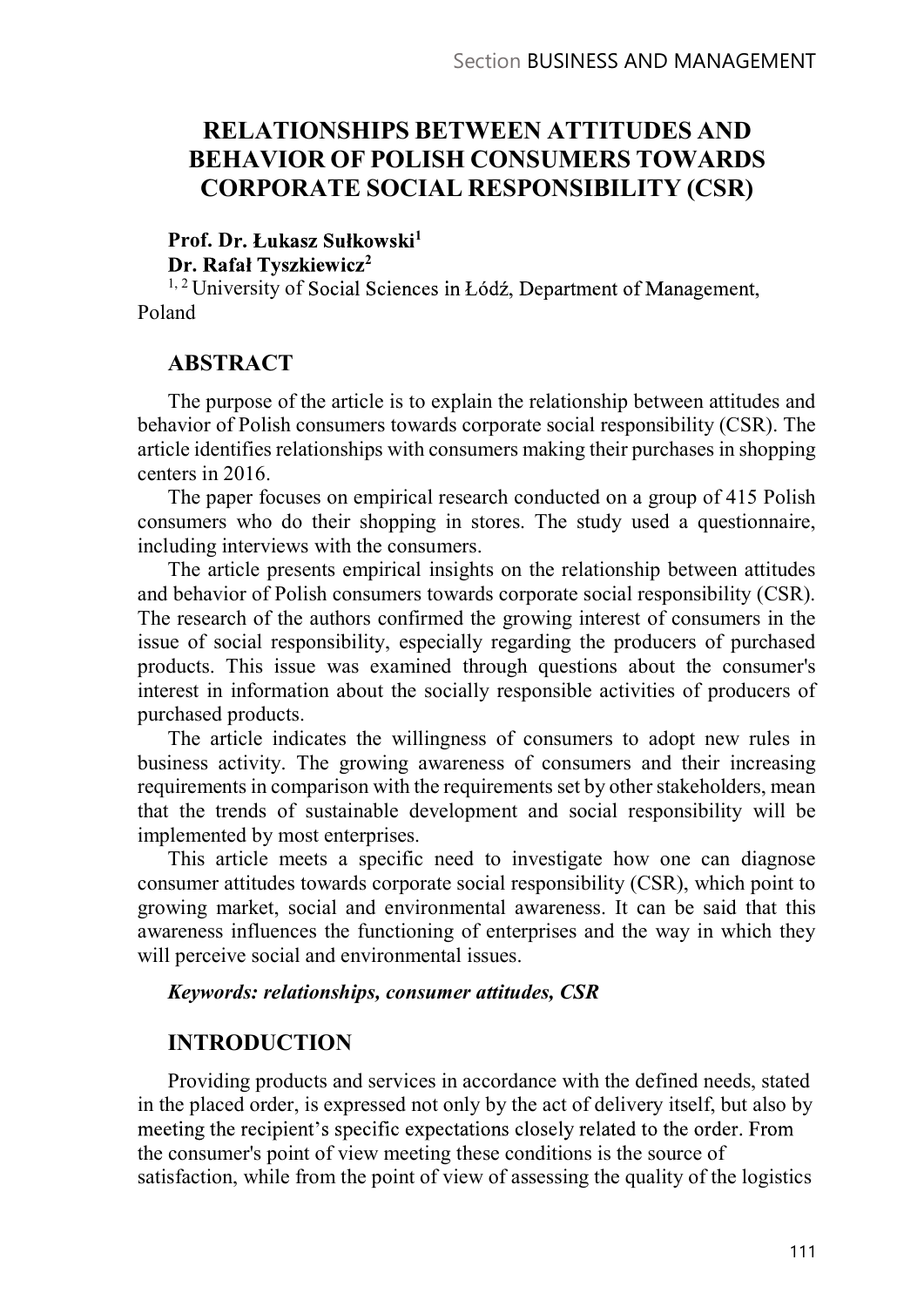process, it determines the level of supplier's adaptability, i.e. the ability to adapt to the customer's needs.

The level of consumer service is a determinant of the efficiency and quality of the supply chain operation. Therefore, enterprises should carry out the assessment of potential and existing suppliers and make their choice on the basis of the supplier's ability to deliver a product compliant with the organization's requirements. It is therefore justified to define the requirements for these suppliers. In the context of the above, it is necessary to assume that some of the criteria are more important and it is on their basis that a system of such evaluation should be built and focused on. The aim of the article is to explain the relationship between the attitudes and the behavior of Polish consumers towards corporate social responsibility (CSR). The article identifies relationships with consumers making their purchases in shopping centers in 2016.

## COSTUMER ATTITUDES AS A SUBJECTIVE DETERMINANT

Attitudes are developed in the process of thinking and feeling on the basis of knowledge and the opinions of other people. They are manifested by expressing subjective judgments, beliefs and preferences, and are the causative factor of human behavior towards similar events and by solving similar problems [1].

The term attitude in the present sense was introduced by sociologist F. Znaniecki, who applied it do call the state of mind of an individual in relation to certain values of a social nature [2]. In literature, we meet many definitions of the attitude concept. L. Rudnicki classifies the definitions into three main groups referring to [3]:

behaviorist tradition or learning psychology W.M. Fuson, W.A. Scott, D. Drob [4] describing attitudes as a kind of disposition to behave in a certain way,

definitions referring to the sociological concept L.L. Thurstone, H.A. Murray, C.D. Morgan, M. Fishbein, J. Reykowski [5] defining attitude as a specific, relatively permanent, emotional or judgmental relation to the subject or disposition for such a relationship to occur, expressed in positive, negative or neutral terms.

Many researchers adopt the so-called a three-element definition of attitude, according to which the attitude is formed by such components as:

- emotional-judgmental (emotional),
- cognitive (beliefs about a given object),  $\bullet$

 $\bullet$ behavioral (tendencies to positive or negative behaviors towards a given object).

Concluding the analysis of the definition of attitude, the approach by J.F. Engel, R.D. Blackwell and D.T. Kollat [6] is worth quoting, who describe attitude as a learnt predisposition to a favourable or unwilling response in relation to specific action options, and state that an attitude is an assessment of the expected results of the use of a given product. From among many interpretations of the concept of attitude, Z. Kedzior [7] chose the following properties: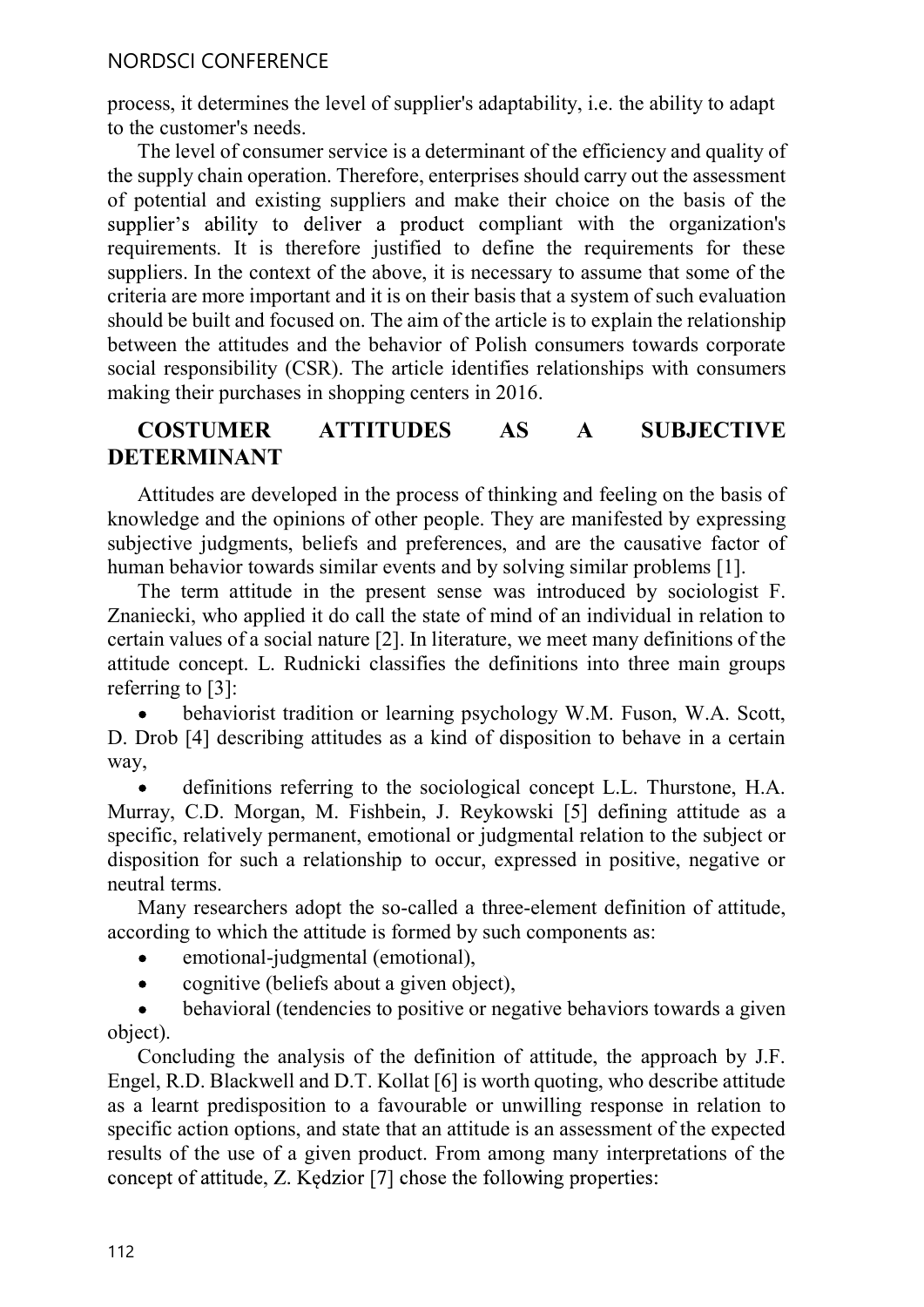"Attitude is a predisposition of reacting to an object, not actual behavior towards this object.

Attitude is permanent over time. A change in attitude requires sufficient pressure.

Attitude is a dormant variable that causes consequences in verbal or physical behavior.

Attitude is given the primacy of direction. It is related to preferences referring to the object's assessment or feelings towards the object (...)".

The attitude structure consists of three elements: cognitive (information possessed by the individual, allowing to express an opinion about it), emotional (refers to feelings and emotions related to the object) and motivational (a tendency to act, expressing the individual's readiness to a particular behavior towards an object) [8].

Attitudes are among the determinants that are subjective (psychological), i.e. as previously quoted after G. Swiatowy they make up the "whole of mental properties, processes, and spiritual human values" and are classified as factors related to activating processes (related to human instincts, motivation and emotions creating a motor force that stimulates human action) as well as conceptual and cognitive processes (conscious perception and assimilation of information messages, process of learning and remembering experiences, and thus the elements of mental information processing aimed at getting to know oneself and one's environment with the help of intellect) [9]. As subjective determinants constitute an element that is difficult to assign to any of the above categories, because "apart from the emotional component also cognitive elements participate in developing attitudes, which indicates the comprehensive character of this variable".

There are four functions of consumer attitudes [10]:

practical, related to the benefits or negative consequences of using products by consumers,

defensive, related to the protection of the consumer against external or internal threats,

cognitive, connected with understanding the world and orientation in the world,

 $\bullet$ valuing, helping to express emotions or self-concept important to the consumer.

Knowledge of consumer attitudes is the way to effective action through its better adjustment to market requirements in the modern economy.

# RELATIONSHIPS BETWEEN CONSUMER ATTITUDES AND BEHAVIOR

Consumer behavior on the market, however, is not always directly correlated with the manifestation of certain consumer attitudes. The relationship between consumer attitudes and consumer behavior is determined by many factors, the multiplicity and complexity of which makes it difficult to measure and assess the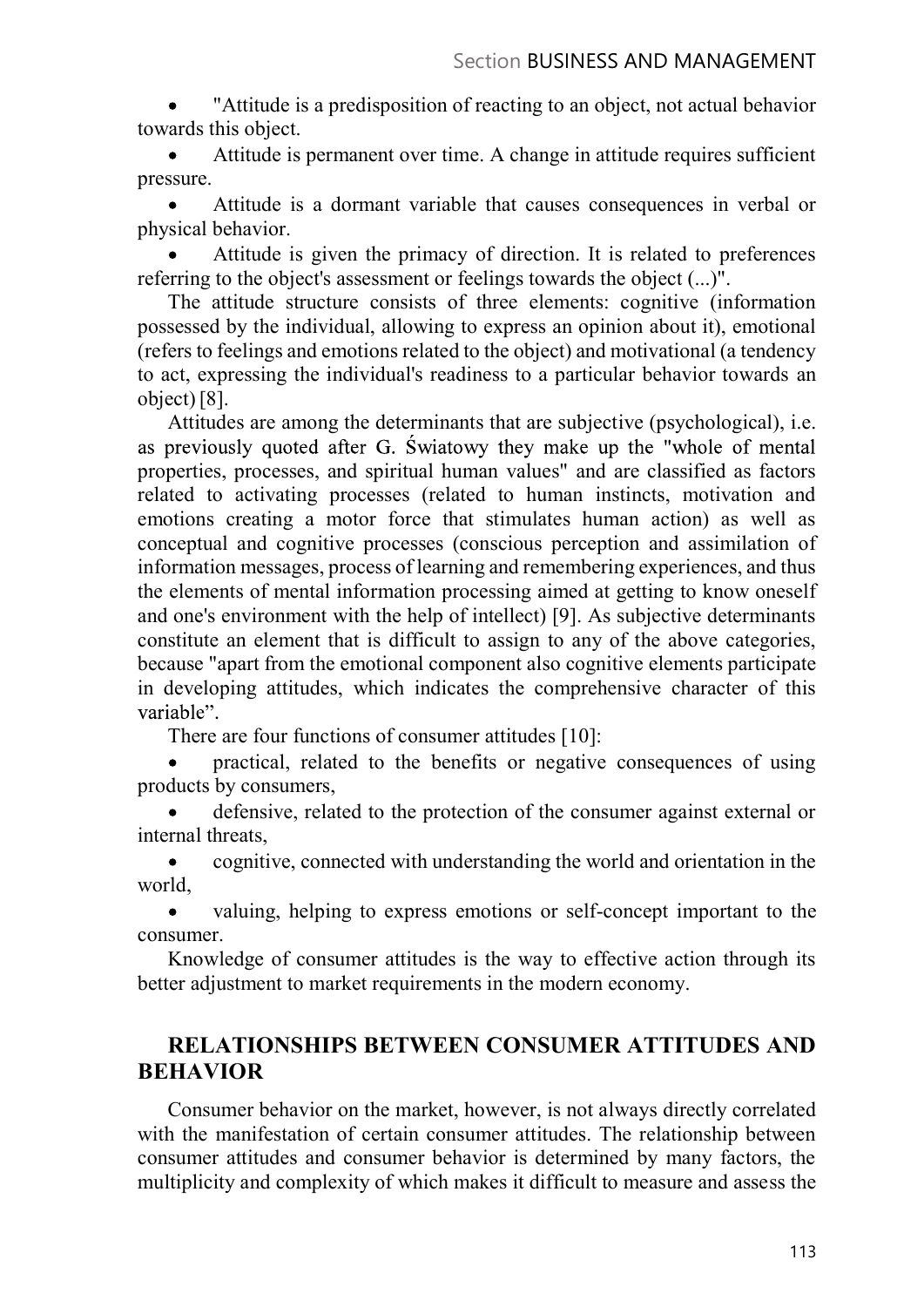impact of attitudes on actual behavior. L. Rudnicki divides these factors into two groups [11]:

- 1. personality-related, including: other attitudes, contrary to the attitude that affects the behavior, motives contrary to a given attitude, verbal skills, social skills - knowledge about the appropriateness of behavior in a given situation;
- 2. situational, including: presence of other people, which may restrict the freedom of behavior, regulations defining the social roles in which the individual is active, which are related to the regulation of specific behaviors, occurrence of other behaviors, changes in the level of generality of the subject of attitude, ability to predict the consequences of events, appearance of unforeseen events causing the disclosure of existing attitudes.

However, one must take into account a very important aspect of attitude, which is decisive for the fact that it determines consumer behavior. The internalization process, i.e. the internalization of influences consistent with the individual's value system, affects the depth of attitude change. The degree of internalization of attitude determines to a large extent its impact on consumer behavior [12].

The influence of attitudes on behavior is explained by the theory of planned behavior of M. Fishbein and I. Ajzen. This theory presents human intentions as factors that are the basis for predicting the purposeful behaviors of man. The basis for predicting these intentions are attitudes towards specific behavior and subjective norms. According to the authors, in the case when planned and thoughtout action is possible, attitudes towards specific behaviors in connection with subjective norms have the greatest impact on behavior [13].

The tendency to behave, in accordance with the attitude is influenced by the availability of attitude, that is, the strength of the relationship between the object and the evaluation of this object, measured by the time in which the man realizes his feelings towards the object of the attitude. The availability of attitude also affects the resistance of this attitude to change - the more accessible the attitude is, the greater the compatibility of behavior with it. People with more accessible attitudes, being more inclined to disregard arguments that contradict their beliefs, are more resistant to change. The experience gained due to contact with the object of the attitude makes the attitude more accessible and resistant to change. It is difficult to change important attitudes. The more a man is connected with the concept of his own person, the more important is the attitude is to him.

In psychology it is assumed that the compliance of attitudes with behavior is high, although many studies have not been able to demonstrate it, because they measure attitudes and behaviors at different levels of generality [14]. It should be noted that in certain situations there are objective difficulties in displaying specific behaviors, which may also weaken the relationship between attitudes and behaviors. According to A.W. Wicker individual's behavior is influenced not only by one particular attitude, but also by other attitudes and motives that are often in conflict with a given attitude [15].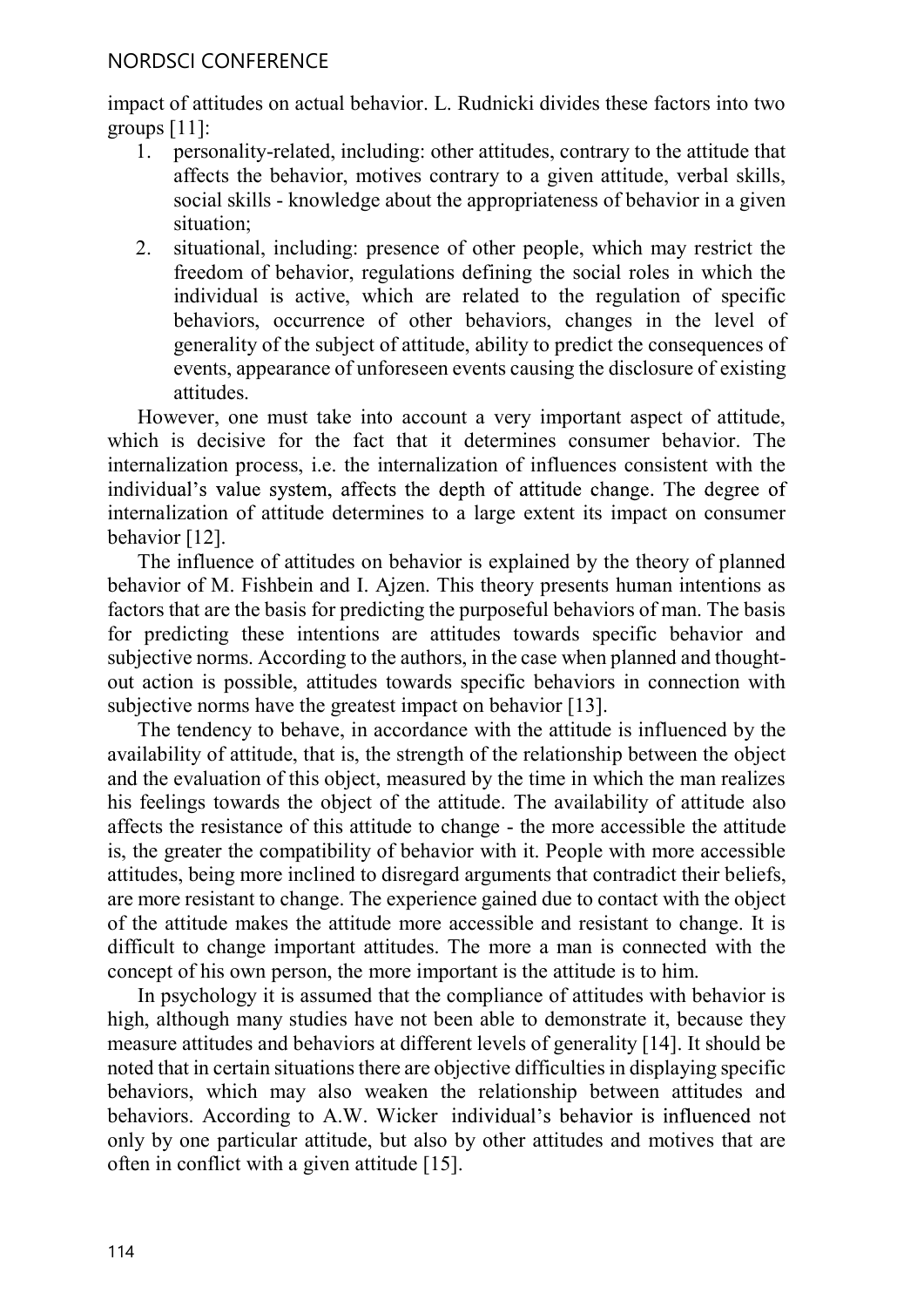# DATA AND EMPIRICAL RESULTS

The research was conducted on a group of 415 Polish consumers making their purchase in shopping centers in 2016. The research focuses on examining consumer attitudes based on their statements regarding the CSR concept. Consumer behavior results from these attitudes.

The data contained in Table 1 show that consumers were in favour of holding unethical companies accountable for their activities - as much as 44.5%.

|     | <b>Tworld Consequences</b> for an anchieval company           |               |
|-----|---------------------------------------------------------------|---------------|
| No. | Should the company bear the consequences?                     | $\frac{0}{0}$ |
| . . | Yes, definitely, legal, financial and image consequences      | 44.5          |
|     | adequate to the act committed                                 |               |
|     | Yes, legal consequences without publicity                     | 28.8          |
|     | It depends on the harmfulness of the act, if the act is - yes | 25.0          |
|     | If insignificant, then no. No answer given                    |               |

Tab. 1. Consequences for an unethical company

Source: own elaboration on the basis of the questionnaire research data

Tables 2 and 3 show that the consumer's purchasing decision is influenced by the knowledge about negative or positive actions of the producer. Answers to these questions, as in the case of attitudes, were constructed in such a way as to avoid the need to choose extreme answers - they included a strong, indirect and indifferent option, which did not show any reaction.

Tab. 2 How does the knowledge about the positive qualities or actions of the producer affect your purchasing decisions?

| No.       | The impact of knowledge on the decisions          | $\frac{6}{9}$ |
|-----------|---------------------------------------------------|---------------|
|           | No influence on my purchasing decisions           | 3.4           |
| <u>L.</u> | I sometimes choose the products of this producer  |               |
|           | I definitely choose the products of this producer | 38.9          |

Source: own elaboration on the basis of the questionnaire research data

In the case of negative features or actions, a decisive reaction is declared by nearly 55% of consumers - they definitely do not choose products of this producer.

Tab. 3 How does the knowledge about the negative qualities or actions of the producer affect your purchasing decisions?

| Lp.       | The impact of knowledge on the decisions                | $\frac{6}{9}$ |
|-----------|---------------------------------------------------------|---------------|
|           | No influence on my purchasing decisions                 | 14.9          |
| <u>L.</u> | I sometimes choose the products of this producer        | 30.5          |
|           | I definitely don't choose the products of this producer | 54.6          |

Source: own elaboration on the basis of the questionnaire research data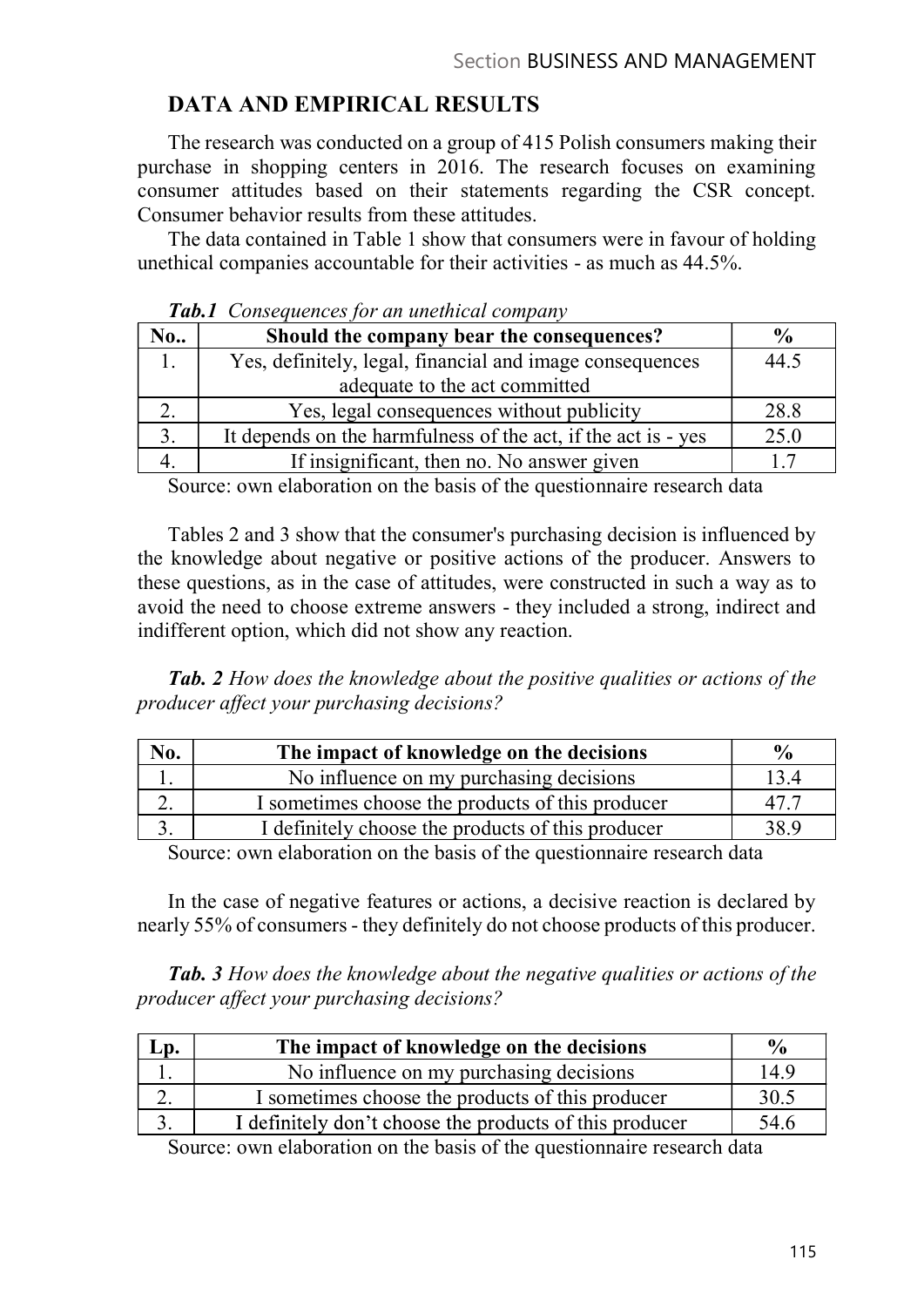#### NORDSCI CONFERENCE

A number of indications in this question presented an ambivalent attitude - the people presenting it on the one hand highly appreciate and expect responsible business, and on the other hand do not feel enough motivation to "reward" or "punish" the company for certain positive or negative actions with its purchasing decision.

| No. | <b>Information</b>                                      | I give up<br>buying | If I find a<br>similar one | I don't give<br>up buying |
|-----|---------------------------------------------------------|---------------------|----------------------------|---------------------------|
| 1.  | Production of defective<br>products                     | 80                  | 18                         | $\overline{2}$            |
| 2.  | Harmfulness of a product<br>batch or line               | 75                  | 13                         | 12                        |
| 3.  | Dishonesty towards<br>customers                         | 51                  | 46                         | $\overline{3}$            |
| 4.  | Activities harmful to the<br>environment                | 49                  | 25                         | 26                        |
| 5.  | Corruption and<br>dishonesty of owners and<br>employees | 45                  | 23                         | 32                        |
| 6.  | Exploiting employees                                    | 67                  | 18                         | 15                        |
| 7.  | Not responding to social<br>criticism                   | 47                  | 11                         | 42                        |
| 8.  | Non-compliance with the<br>law                          | 17                  | 25                         | 58                        |
| 9.  | Lack of care for the<br>common good                     | 20                  | 49                         | 31                        |
|     |                                                         |                     |                            |                           |
|     |                                                         | I give up           | If I find a                | don't give                |

Tab. 4 How did you react to the following information about the producer of the product you intend to buy?

Source: own elaboration on the basis of the questionnaire research data

purchasing

producer's

this

goods

similar

buy it

product at a

similar price, I

up the

purchase

In another question, asking respondents to declare whether they would buy their favourite product (e.g. food, clothing, cosmetics) knowing that its production or use is associated with:

1. significant damage to the natural environment (water, air, soil),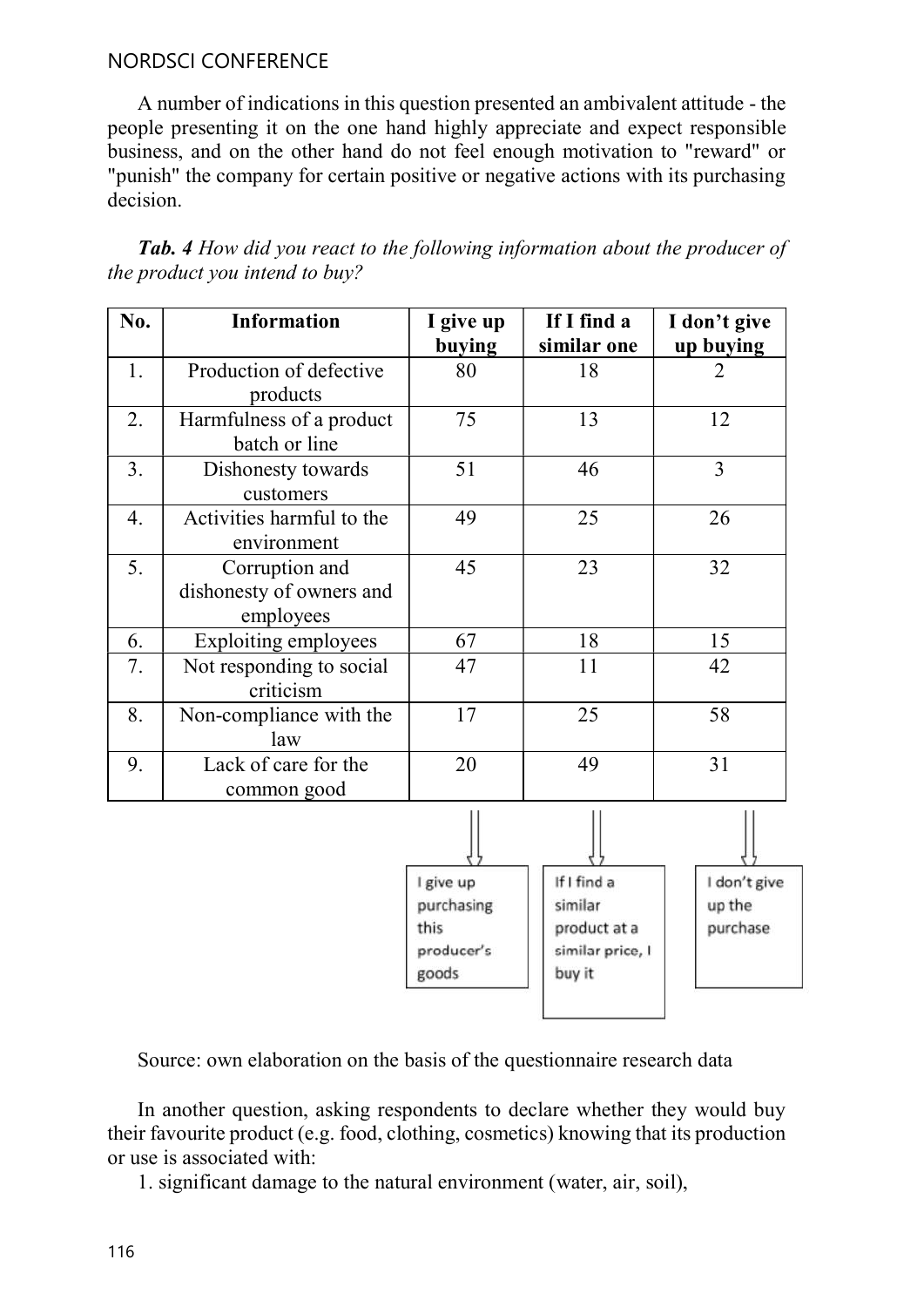- 2. killing / destroying any species of animals or plants,
- 3. employee abuse,
- 4. fraud, corruption, breaking the law,
- 5. uncertainty as to the safety of its use,
- 6. a threat to the existence of certain social values,
- 7. doing harm to other people.

Answers to this question were ranked on the five-point Likert scale from: "definitely yes", through "rather yes", "rather not" to "definitely not", with the additional answer "I don't know".

The large percentage of respondents declaring that they would not abandon buying their favourite product, even if its production was associated with significant damage to the environment. This attitude is characterized by the tendency of some Poles to specifically justify unethical activities with a different cause, subjectively more important to them. It is also known that often the greatest enemies of social values are producers of goods and services that replace people's family ties, take time, and degrade traditions.

| <b>Tab. 5</b> Would you buy your favourite product (e.g. food, clothing, cosmetics) |  |
|-------------------------------------------------------------------------------------|--|
| knowing that its production or use is connected with:                               |  |

| No. | Action / effect    | <b>Definitely</b> | Rather         | Rather | <b>Definitely</b> | I              |
|-----|--------------------|-------------------|----------------|--------|-------------------|----------------|
|     |                    | tes               | yes            | not    | not               | don't          |
|     |                    |                   |                |        |                   | know           |
| 1.  | Significant        | 10                | 7              | 49     | 28                | 6              |
|     | damage to the      |                   |                |        |                   |                |
|     | natural            |                   |                |        |                   |                |
|     | environment        |                   |                |        |                   |                |
|     | (water, air, soil) |                   |                |        |                   |                |
| 2.  | Killing /          | 5                 | 11             | 36     | 40                | 8              |
|     | destroying any     |                   |                |        |                   |                |
|     | species of animals |                   |                |        |                   |                |
|     | or plants          |                   |                |        |                   |                |
| 3.  | Employee abuse     | 10                | 19             | 40     | 22                | 9              |
| 4.  | Fraud, corruption, | 8                 | 22             | 30     | 31                | 9              |
|     | breaking the law   |                   |                |        |                   |                |
| 5.  | Uncertainty as to  | 6                 | 19             | 25     | 46                | $\overline{4}$ |
|     | the safety of its  |                   |                |        |                   |                |
|     | use                |                   |                |        |                   |                |
| 6   | A threat to the    | 5                 | 16             | 42     | 22                | 15             |
|     | existence of       |                   |                |        |                   |                |
|     | certain social     |                   |                |        |                   |                |
|     | values             |                   |                |        |                   |                |
| 7.  | Doing harm to      | 5                 | $\overline{2}$ | 30     | 55                | 8              |
|     | other people       |                   |                |        |                   |                |

Source: own elaboration on the basis of the questionnaire research data

Another question from the group of questions diagnosing consumer attitudes towards the concept of corporate social responsibility concerned paying for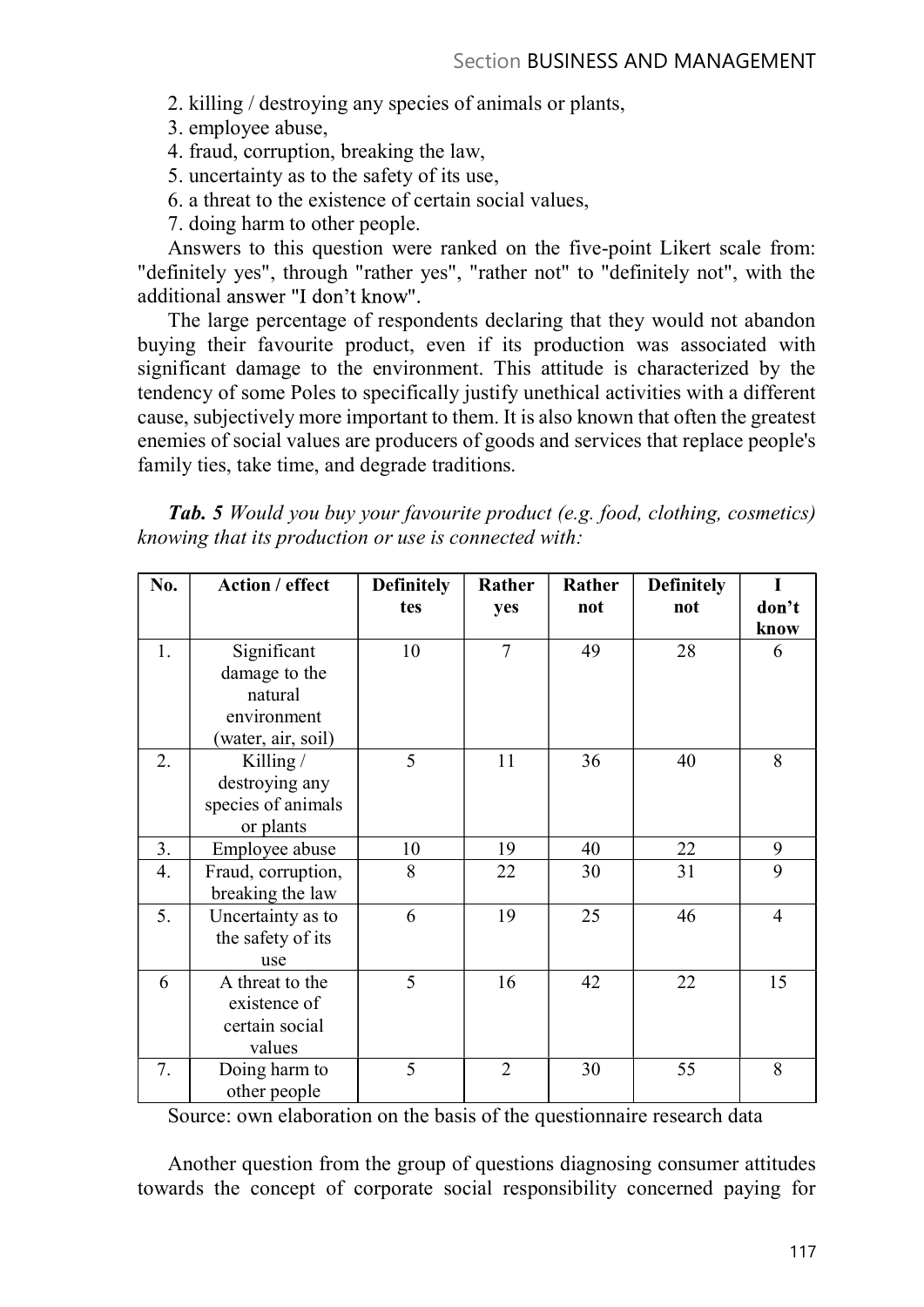#### NORDSCI CONFERENCE

purchased products and services. Consumers were asked there if they would be willing to pay more and how much more for a product of a socially responsible producer.

The answers to this question are optimistic. About 90% of respondents are willing to accept a higher price of the product to a greater or lesser extent, provided that its producer is a socially responsible business.

Tab. 6 Would you be willing to pay more for a product knowing that its producer is a socially responsible business?

| No. | <b>Consumer decision</b>              | $\frac{6}{9}$ |
|-----|---------------------------------------|---------------|
| . . | Yes, definitely, pretty much more     | 15.7          |
| ٠.  | Reluctantly, but a small amount - yes | 52.3          |
|     | Yes, but not much more                | ົ<br>22.0     |
| т.  | No                                    | 9.4           |

Source: own elaboration on the basis of the questionnaire research data

### **CONCLUSION**

In Poland, corporate social responsibility is a relatively new concept, which has been present in public discourse recently in a specific socio-economic situation, unfinished market reforms, openness to the world economy and deepening European integration. Thinking in long-term categories this concept is based on is undoubtedly difficult in Poland, especially when the main problem of many entrepreneurs is the struggle for survival, paying salaries to employees, gaining capital for development, debt collection from debtors or settling disputes with tax offices. In Poland, according to entrepreneurs, the social and political climate is not conducive to the dissemination and application of the concept of corporate social responsibility.

The research results indicate that consumer attitudes towards corporate social responsibility are definitely positive. The research confirms that consumers have a positive attitude towards the concept of CSR and expect enterprises to implement such activities. They want to be informed about the socially responsible activities of producers of goods and services that they purchase. In addition, they declare their strong reactions to information about negative or positive actions of enterprises.

### **REFERENCES**

[1] Wisz-Cieszyńska M., Rola postaw w procesie tworzenia oraz kształtowania relacji firmy z klientami, ZN nr 716 Akademii Ekonomicznej w Krakowie, Poland, 2006, p 94.

[2] Mądrzycki T. Psychologiczne prawidłowości kształtowania się postaw, PZWS, Poland, 1970, pp 32-34.

[3] Rudnicki L., Zachowanie konsumentów na rynku, PWE Warszawa, Poland, 2000, p 65.